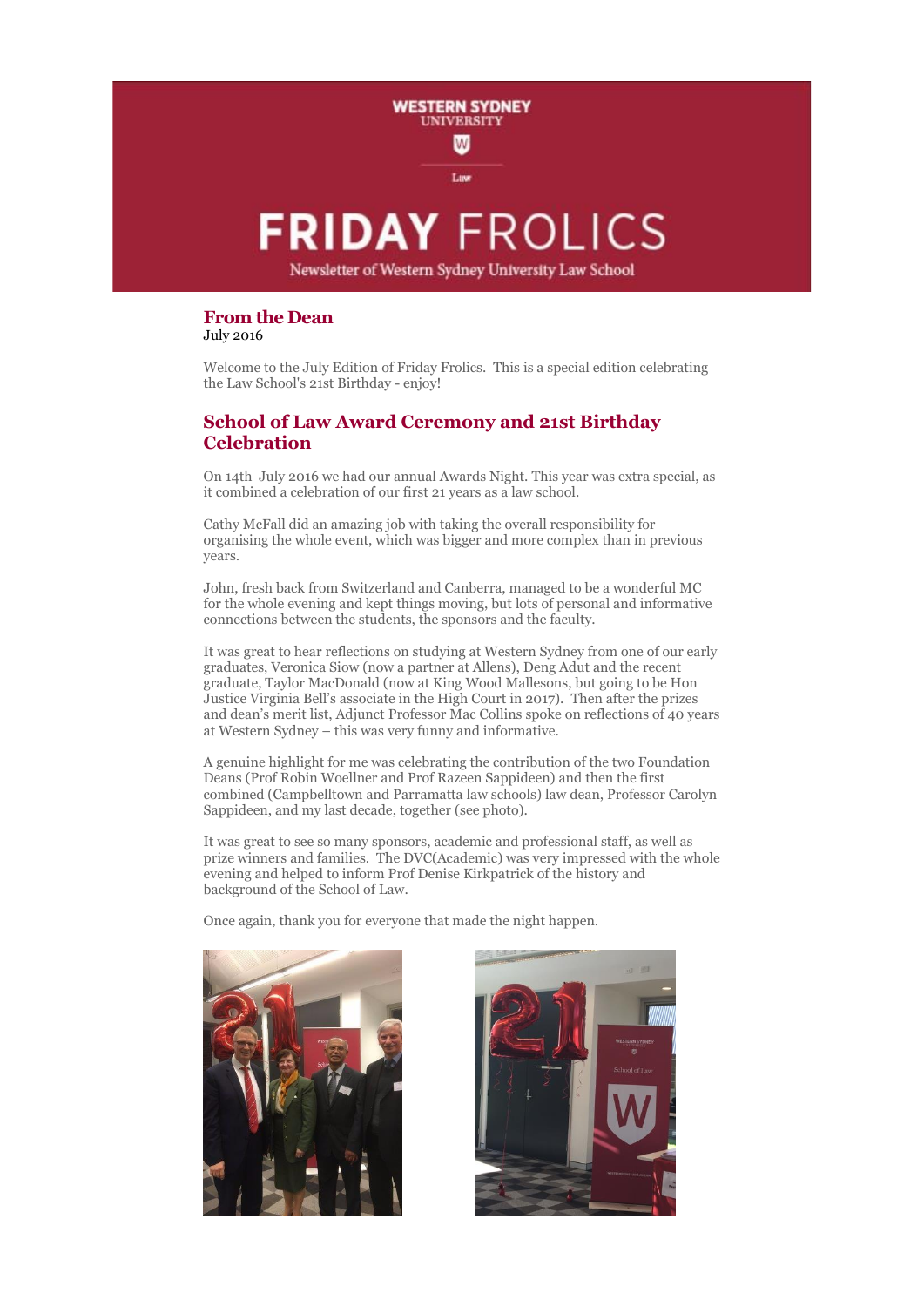# **The School of Law receives a gift celebrating India's most revered social justice lawyer**

On Thursday 14 July, the School of Law turned 21, and part of the celebrations included unveiling the bust of the inspirational Indian social rights lawyer and politician, Dr Bhimrao Ramji Ambedkar.

Donated by the Indian Council of Cultural Relations (part of the Indian Government), the bust of Dr Ambedkar has been installed at the School of Law's Moot Court at the University's Parramatta campus.

An Indian jurist, politician and social reformer, Dr Ambedkar campaigned tirelessly to eradicate social discrimination against women and the untouchables (Dalits). He was elected as independent India's first Law Minister, and was instrumental in drafting the country's new constitution, which provided constitutional guarantees and protections for a wide range of civil liberties.

The bust, by sculptor Gautam Pal, was unveiled at a special ceremony attended by the High Commissioner of India to Australia Mr Navdeep Suri, the Indian Consul-General B Vanlalvawna, along with numerous dignitaries from the Indian community in Australia, Western Sydney University senior staff (including DVC & VP (Academic) Professor Denise Kirkpatrick, Pro-VC (International) A/Professor Linda Taylor,

Professor Simon Barrie Pro Vice-Chancellor (Learning Transformations), and Professor Michael Adams Dean School of Law – who was MC for the event), School of Law academic and professional staff, and students. The event was organised by Associate Professor Dr Alpana Roy, with the tremendous assistance and support of Kerrie Manning and Julie Evans, and also various other members of the School of Law and university professional staff including Cathy McFall and Rita Mifsud, and numerous others too many to mention individually.

The unveiling ceremony was covered in the media by SBS radio, local media, and various Indian media outlets.

Thank you to everyone who made this such a memorable and happy occasion!



## **Good News - Students**

**Western Sydney Law Students Place Second at International Negotiation Competition**

Emma Nichelsen and Andrew Ciantar, Western Sydney law students representing Australia, placed second at the International Negotiation Competition held in early July in Lucerne, Switzerland. Having won the 2015 national Australian Law Students' Association Negotiation Competition, Andrew and Emma earned the right to represent Australia at the international competition.

As their coach (and past competitor), I am very proud of their accomplished performances who have exciting careers in front of them. I am particularly proud of the coaching and practice round judging support of Alex Djurdjevic and Malcolm Gittoes-Caesar [\(http://www.colemangreig.com.au/Staff-64-Malcolm-Gittoes-](http://www.colemangreig.com.au/Staff-64-Malcolm-Gittoes-Caesar.aspx)[Caesar.aspx](http://www.colemangreig.com.au/Staff-64-Malcolm-Gittoes-Caesar.aspx)), two law almuni who were instrumental in Emma and Andrew's success at the national competition. My heartfelt thanks also extends to Adjunct Professor the Honourable David Collier AM who acted as both judge and expert advisor. Lastly, I am very grateful to the Dean of Law, Professor Michael Adams, and Cathy McFall for their ongoing support of our participation in this competition.

The students were taught the seven element theory of negotiation (as developed by the Harvard Negotiation Project) where the students deconstruct each negotiation around the elements of relationship, communication, interests, options, standards, alternatives and commitments. The International Negotiation Competition is a law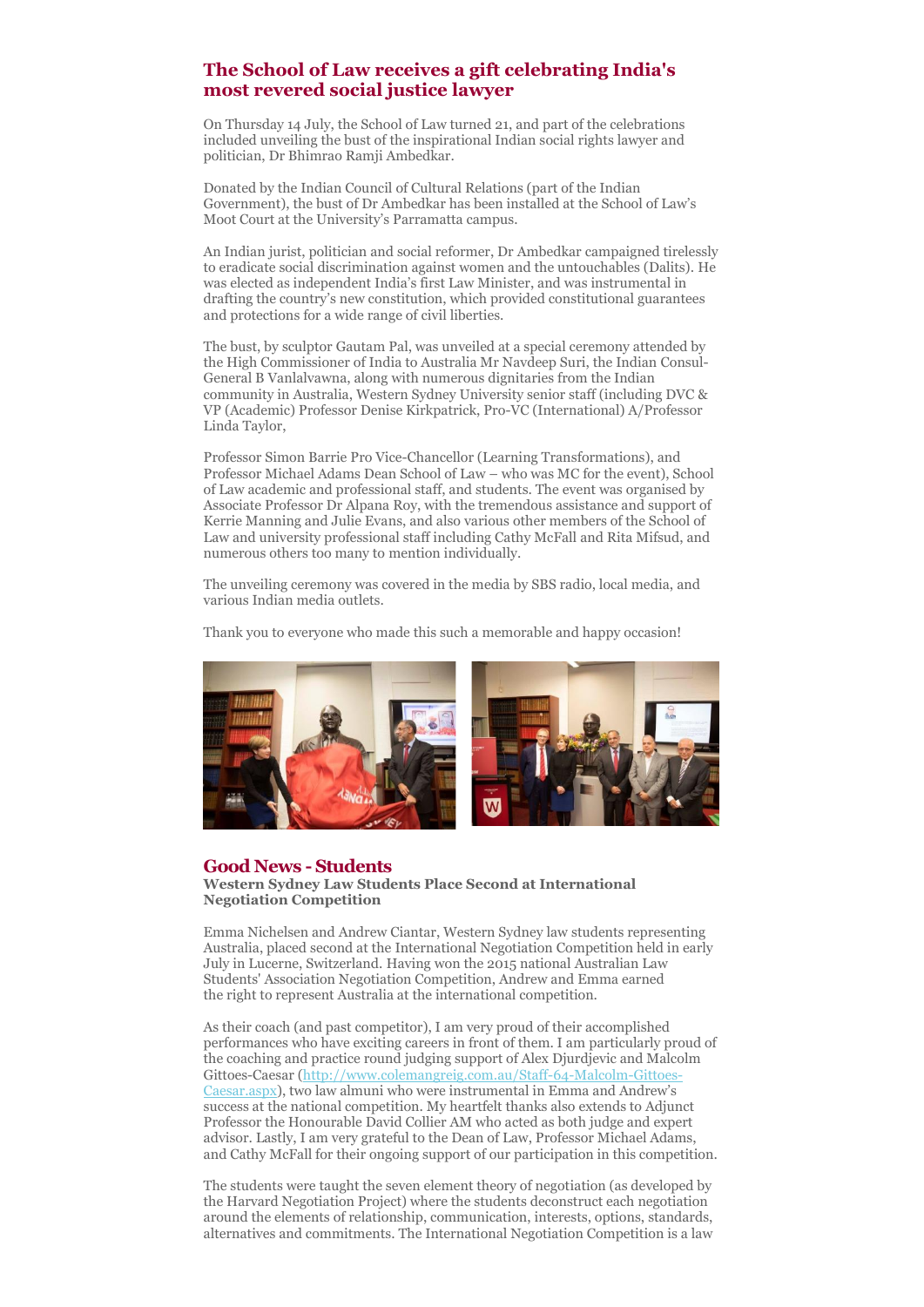student competition in which a team of two law students representing a party/client negotiates either an international transaction or the resolution of an international dispute with an opposing team of two students from a different country. To be eligible to compete, each team must have won their domestic national competition. The competition was founded in 1998 by two American law schools, Creighton University and Pepperdine University. The competition featured national champion teams from 24 countries including Canada, Denmark, England and Wales, Germany, Japan, New Zealand, Northern Ireland, Norway, Poland, Ireland, Italy, Russia, Scotland, Singapore, Slovakia, South Korea, Switzerland, and the USA.

Finally, I am happy to announce that I have been invited to become a National Delegate for Australia at the International Negotiation Competition which will be next held in Oslo, Norway.

The Law School also have 5 law students attending the Nuremberg International Criminal Law Moot Court competition in Germany.



## **Good News - Staff Professor Donna Craig**

Professor Donna Craig has been selected as one of four international trainers to engage in capacity building training through an Asian Development Bank funded program working with the World Conservation Union (IUCN) Academy of Environmental Law training Asian legal academics to teach environmental law. Regional Capacity Development Technical Assistance, Strengthening Capacity For Environmental Law In The Asia-Pacific: Developing Environmental Law Champions, Train-The-Teachers Program, Banilad, Cebu City, Philippines.

#### **Research Dr Luke Beck**

Two of Luke's papers were cited in a decision of the NSW Court of Appeal in a constitutional case handed down today: *Hoxton Park Residents Action Group Inc Liverpool City Council* [2016] NSWCA 157, [221] per Beazley P.

Luke's work has also previously been cited by the High Court: *Assistant Commissioner Condon v Pompano Pty Ltd* [2013] HCA 7, [42] per French CJ.

#### **Professor Steven Freeland**

Professor Freeland's 2015 book dealing with the issue of crimes against the environment - in particular the scope of my proposal regarding the crime - cited in the recently released (June 2016) 'Third report on the protection of the environment in relation to armed conflicts' prepared by the Special Rapporteur of the International Law Commission for distribution to, and consideration by all member States of the United Nations General Assembly

Publication of 'Applying the *Jus in Bello* to Military Uses of Outer Space: A Square Peg in a Round Hole?' in Patricia Margaret Sterns and Leslie I Tennen (eds), *Private Law, Public Law, Metalaw and Public Policy in Space: A Liber Amicorum in Honor of Ernst Fasan*, 109-122, 2016 Springer International, Switzerland (ISBN 978-3-319-27085-2)

### **Professor Michael Adams**

Published "Contemporary case studies in corporate governance failures" (2016) volume 68 (no 6 – July)*Governance Directions* pages 335 - 338.